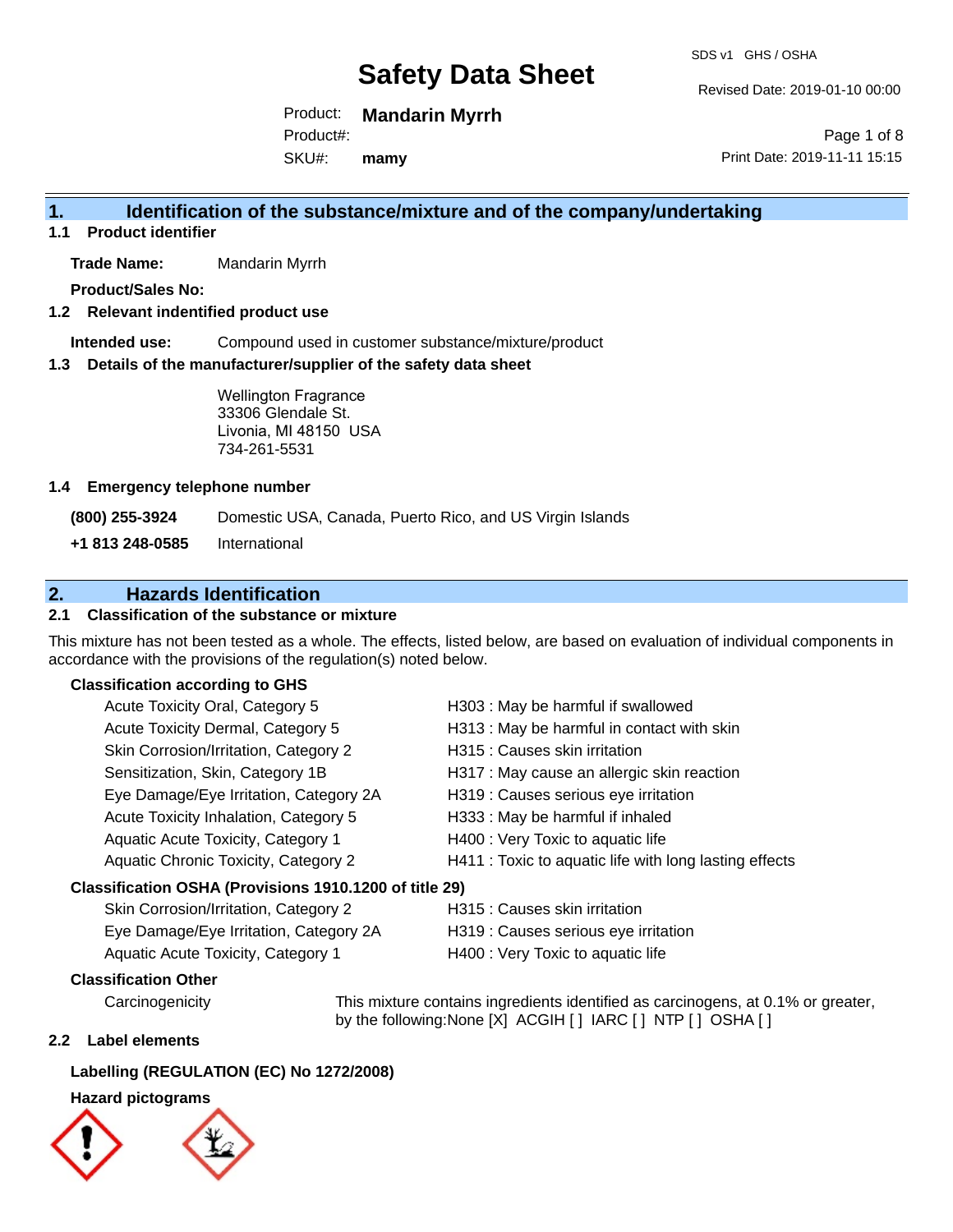#### Product: **Mandarin Myrrh**

SKU#: Product#: **mamy** Revised Date: 2019-01-10 00:00

Page 2 of 8 Print Date: 2019-11-11 15:15

| <b>Signal Word: Warning</b>     |                                                                                                                                  |
|---------------------------------|----------------------------------------------------------------------------------------------------------------------------------|
| <b>Hazard statments</b>         |                                                                                                                                  |
| H303                            | May be harmful if swallowed                                                                                                      |
| H313                            | May be harmful in contact with skin                                                                                              |
| H315                            | Causes skin irritation                                                                                                           |
| H317                            | May cause an allergic skin reaction                                                                                              |
| H319                            | Causes serious eye irritation                                                                                                    |
| H333                            | May be harmful if inhaled                                                                                                        |
| H400                            | Very Toxic to aquatic life                                                                                                       |
| H411                            | Toxic to aquatic life with long lasting effects                                                                                  |
| <b>Precautionary Statements</b> |                                                                                                                                  |
| <b>Prevention:</b>              |                                                                                                                                  |
| P <sub>264</sub>                | Wash hands thoroughly after handling                                                                                             |
| P272                            | Contaminated work clothing should not be allowed out of the workplace                                                            |
| P <sub>273</sub>                | Avoid release to the environment                                                                                                 |
| <b>Response:</b>                |                                                                                                                                  |
| $P302 + P352$                   | IF ON SKIN: Wash with soap and water                                                                                             |
| $P304 + P312$                   | IF INHALED: Call a POISON CENTER or doctor/physician if you feel unwell                                                          |
| $P305 + P351 + P338$            | IF IN EYES: Rinse cautiously with water for several minutes Remove contact lenses if<br>present and easy to do. continue rinsing |
| P312                            | Call a POISON CENTER or doctor/physician if you feel unwell                                                                      |
| $P333 + P313$                   | If skin irritation or a rash occurs: Get medical advice/attention                                                                |
| P337 + P313                     | If eye irritation persists: Get medical advice/attention                                                                         |
| P362                            | Take off contaminated clothing and wash before reuse                                                                             |
| P363                            | Wash contaminated clothing before reuse                                                                                          |
| P391                            | <b>Collect Spillage</b>                                                                                                          |
|                                 |                                                                                                                                  |

#### **2.3 Other Hazards**

**no data available**

### **3. Composition/Information on Ingredients**

#### **3.1 Mixtures**

This product is a complex mixture of ingredients, which contains among others the following substance(s), presenting a health or environmental hazard within the meaning of the UN Globally Harmonized System of Classification and Labeling of Chemicals (GHS):

| CAS#<br>Ingredient     | EC#       | Conc.<br>Range | <b>GHS Classification</b> |
|------------------------|-----------|----------------|---------------------------|
| 120-51-4               | 204-402-9 | $30 - 40%$     | H302; H313; H400; H411    |
| <b>Benzyl Benzoate</b> |           |                |                           |
| $107 - 41 - 5$         | 203-489-0 | $30 - 40%$     | H315; H319                |
| <b>Hexylene Glycol</b> |           |                |                           |
| 8007-35-0              | 232-357-5 | $5 - 10 \%$    | H316; H401; H411          |
| Terpineol acetate      |           |                |                           |

SDS v1 GHS / OSHA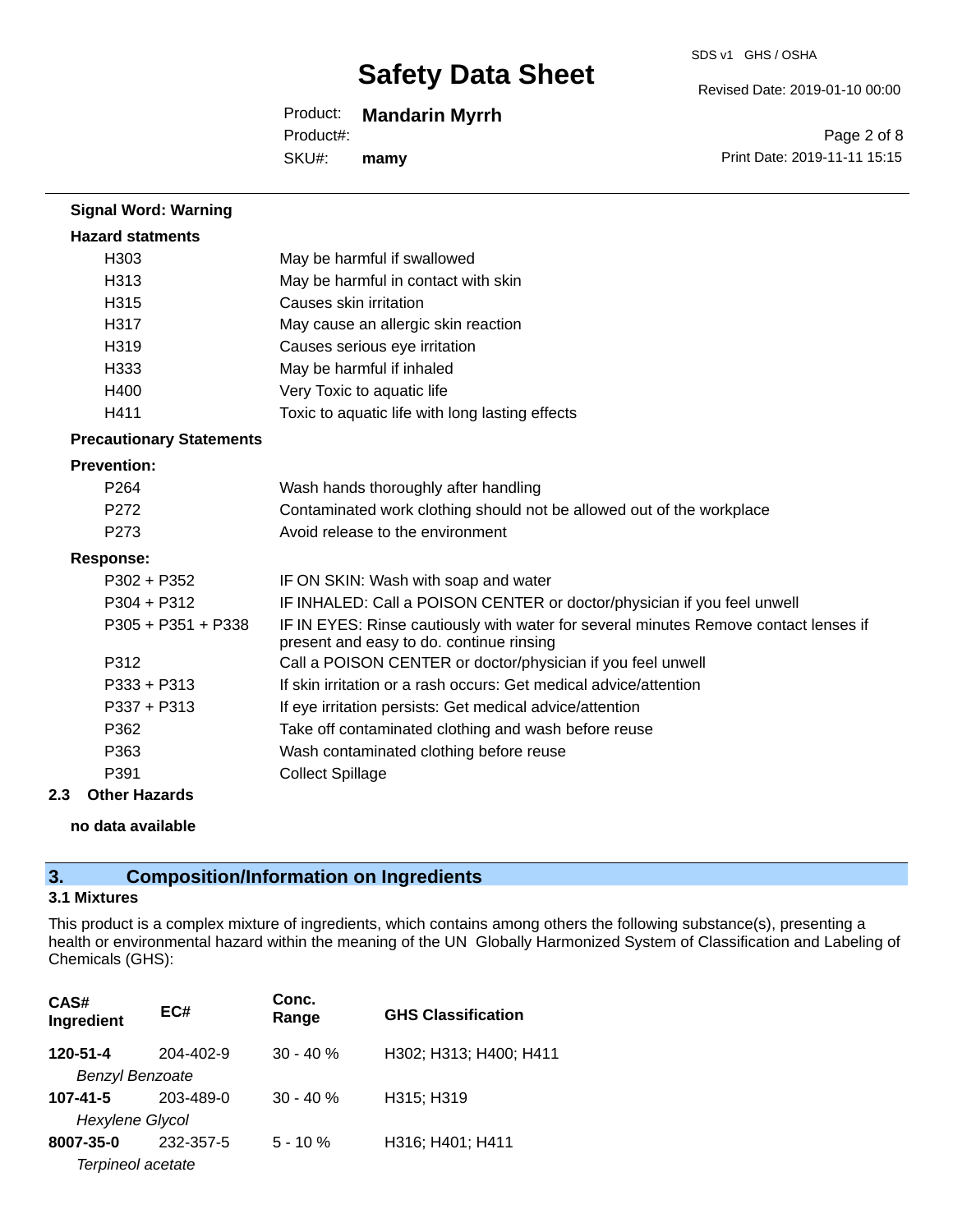#### Revised Date: 2019-01-10 00:00

#### Product: **Mandarin Myrrh**

Product#:

SKU#: **mamy**

Page 3 of 8 Print Date: 2019-11-11 15:15

| CAS#<br>Ingredient     | EC#                    | Conc.<br>Range | <b>GHS Classification</b>           |  |
|------------------------|------------------------|----------------|-------------------------------------|--|
| 24851-98-7             | 246-495-9              | $5 - 10 \%$    | H402                                |  |
|                        | Methyldihydrojasmonate |                |                                     |  |
| 115-95-7               | 204-116-4              | $2 - 5%$       | H227; H315; H317; H320; H402        |  |
| <b>Linalyl Acetate</b> |                        |                |                                     |  |
| 112-31-2               | 203-957-4              | $2 - 5%$       | H227; H316; H319; H401; H412        |  |
| Decanal                |                        |                |                                     |  |
| 5989-27-5              | 227-813-5              | $2 - 5%$       | H226; H304; H315; H317; H400; H410  |  |
|                        | Limonene               |                |                                     |  |
| 104-67-6               | 203-225-4              | $2 - 5%$       | H316; H402; H412                    |  |
| gamma-Undecalactone    |                        |                |                                     |  |
| 706-14-9               | 211-892-8              | $2 - 5%$       | H316                                |  |
|                        | gamma-Decalactone      |                |                                     |  |
| 106-25-2               | 203-378-7              | $1 - 2%$       | H303; H315; H317; H319; H401        |  |
| Nerol                  |                        |                |                                     |  |
| 112-14-1               | 203-939-6              | $1 - 2%$       | H <sub>227</sub> ; H <sub>316</sub> |  |
| Octyl acetate          |                        |                |                                     |  |

See Section 16 for full text of GHS classification codes

See Section 16 for full text of GHS classification codes which where not shown in section 2

Total Hydrocarbon Content (%  $w/w$ ) = 2.87

| 4.<br><b>First Aid Measures</b>                                                   |                                                                                                               |  |
|-----------------------------------------------------------------------------------|---------------------------------------------------------------------------------------------------------------|--|
| <b>Description of first aid measures</b><br>4.1                                   |                                                                                                               |  |
| Inhalation:                                                                       | Remove from exposure site to fresh air and keep at rest.<br>Obtain medical advice.                            |  |
| <b>Eye Exposure:</b>                                                              | Flush immediately with water for at least 15 minutes.<br>Contact physician if symptoms persist.               |  |
| <b>Skin Exposure:</b>                                                             | Remove contaminated clothes. Wash thoroughly with water (and soap).<br>Contact physician if symptoms persist. |  |
| Ingestion:                                                                        | Rinse mouth with water and obtain medical advice.                                                             |  |
| Most important symptoms and effects, both acute and delayed<br>4.2                |                                                                                                               |  |
| Symptoms:                                                                         | no data available                                                                                             |  |
| Risks:                                                                            | Refer to Section 2.2 "Hazard Statements"                                                                      |  |
| Indication of any immediate medical attention and special treatment needed<br>4.3 |                                                                                                               |  |
| Treatment:                                                                        | Refer to Section 2.2 "Response"                                                                               |  |

| 5. | <b>Fire-Fighting measures</b> |
|----|-------------------------------|
|    |                               |

### **5.1 Extinguishing media**

| Suitable:         | Carbon dioxide (CO2), Dry chemical, Foam          |
|-------------------|---------------------------------------------------|
| <b>Unsuitable</b> | Do not use a direct water jet on burning material |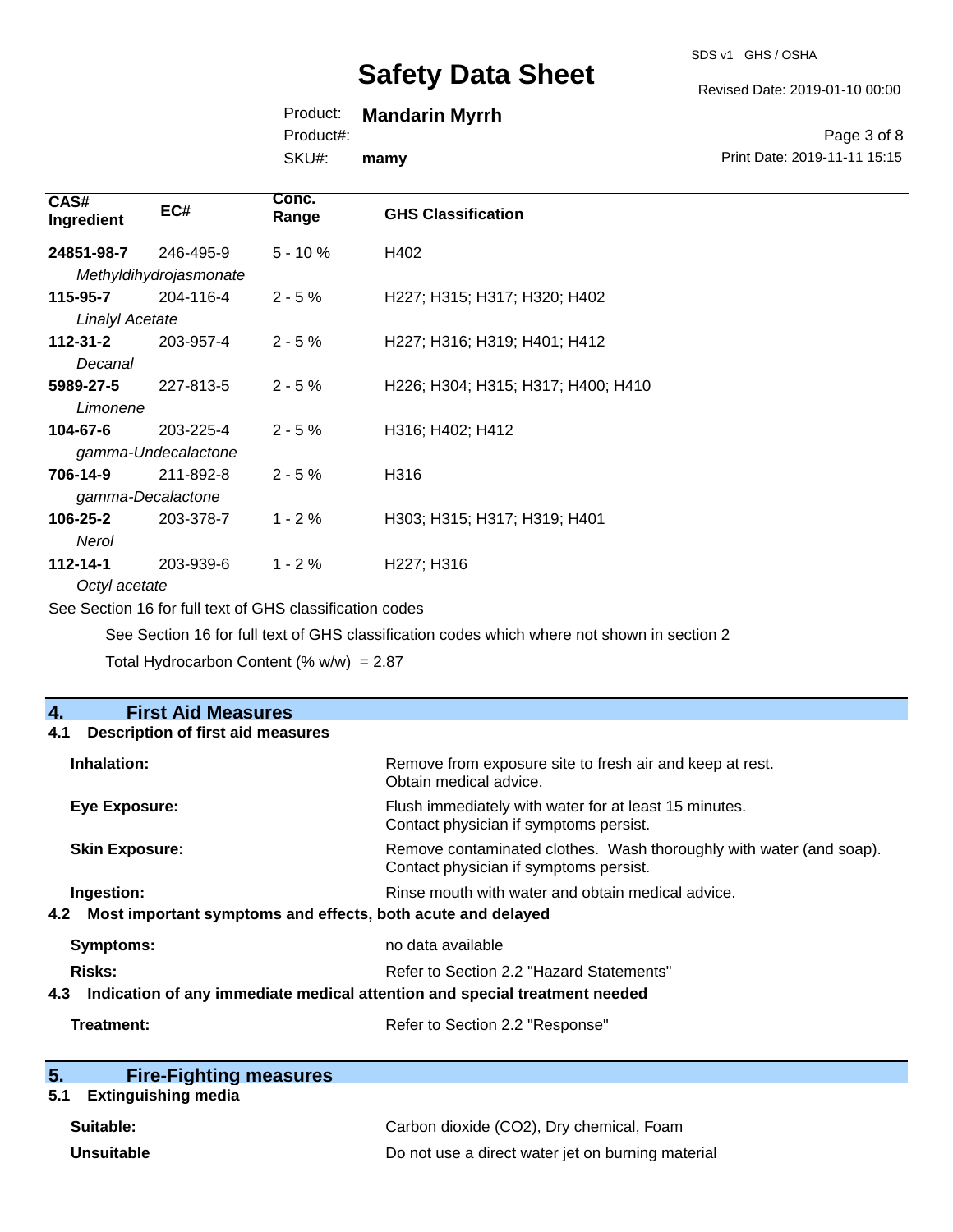#### Revised Date: 2019-01-10 00:00

Product: **Mandarin Myrrh**

SKU#: Product#: **mamy**

Page 4 of 8 Print Date: 2019-11-11 15:15

**5.2 Special hazards arising from the substance or mixture**

**During fire fighting:** Water may be ineffective

#### **5.3 Advice for firefighters**

**Further information:** Standard procedure for chemical fires

#### **6. Accidental Release Measures**

#### **6.1 Personal precautions, protective equipment and emergency procedures**

Avoid inhalation and contact with skin and eyes. A self-contained breathing apparatus is recommended in case of a major spill.

#### **6.2 Environmental precautions**

Keep away from drains, soil, and surface and groundwater.

#### **6.3 Methods and materials for containment and cleaning up**

Clean up spillage promptly. Remove ignition sources. Provide adequate ventilation. Avoid excessive inhalation of vapors. Gross spillages should be contained by use of sand or inert powder and disposed of according to the local regulations.

#### **6.4 Reference to other sections**

Not Applicable

#### **7. Handling and Storage**

#### **7.1 Precautions for safe handling**

Apply according to good manufacturing and industrial hygiene practices with proper ventilation. Do not drink, eat or smoke while handling. Respect good personal hygiene.

#### **7.2 Conditions for safe storage, including any incompatibilities**

Store in a cool, dry and ventilated area away from heat sources and protected from light in tightly closed original container. Avoid uncoated metal container. Keep air contact to a minimum.

#### **7.3 Specific end uses**

No information available

#### **8. Exposure Controls/Personal Protection**

#### **8.1 Control parameters**

**Exposure Limits:** Contains no substances with occupational exposure limit values.

**Engineering Controls:** Use local exhaust as needed.

#### **8.2 Exposure controls - Personal protective equipment**

| Eye protection:                | Tightly sealed goggles, face shield, or safety glasses with brow guards and side shields, etc.<br>as may be appropriate for the exposure |
|--------------------------------|------------------------------------------------------------------------------------------------------------------------------------------|
| <b>Respiratory protection:</b> | Avoid excessive inhalation of concentrated vapors. Apply local ventilation where appropriate.                                            |
| <b>Skin protection:</b>        | Avoid Skin contact. Use chemically resistant gloves as needed.                                                                           |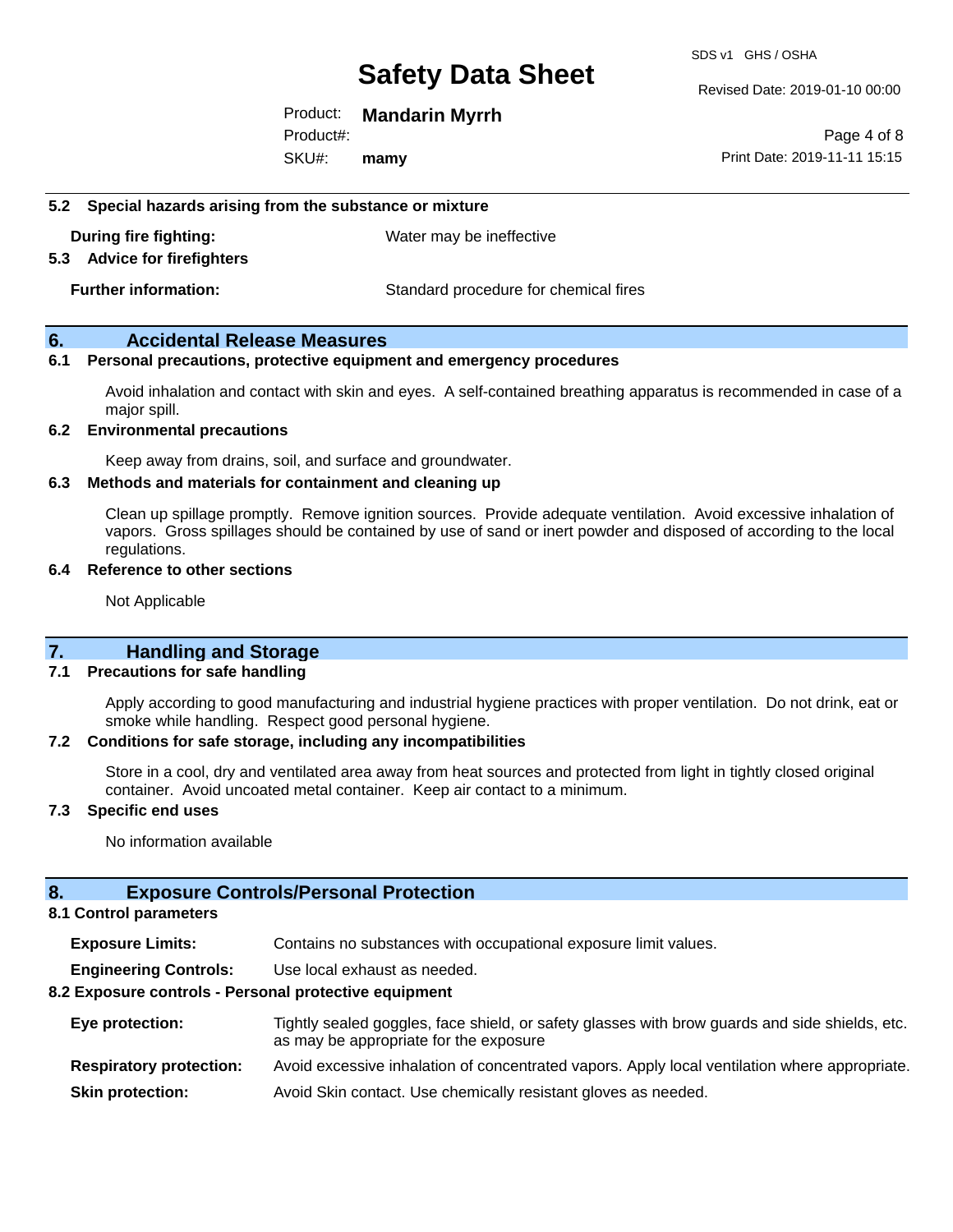SDS v1 GHS / OSHA

Revised Date: 2019-01-10 00:00

Product: **Mandarin Myrrh**

SKU#: Product#: **mamy**

Page 5 of 8 Print Date: 2019-11-11 15:15

### **9. Physical and Chemical Properties**

#### **9.1 Information on basic physical and chemical properties**

| Appearance:                  | Liquid                      |
|------------------------------|-----------------------------|
| Odor:                        | <b>Conforms to Standard</b> |
| Color:                       | Greenish Yellow (G3-5)      |
| <b>Viscosity:</b>            | Liquid                      |
| <b>Freezing Point:</b>       | Not determined              |
| <b>Boiling Point:</b>        | Not determined              |
| <b>Melting Point:</b>        | Not determined              |
| <b>Flashpoint (CCCFP):</b>   | >200 F (93.33 C)            |
| <b>Auto flammability:</b>    | Not determined              |
| <b>Explosive Properties:</b> | None Expected               |
| <b>Oxidizing properties:</b> | None Expected               |
| Vapor Pressure (mmHg@20 C):  | 0.0872                      |
| %VOC:                        | 0.09                        |
| Specific Gravity @ 25 C:     | 0.9770                      |
| Density @ 25 C:              | 0.9740                      |
| Refractive Index @ 20 C:     | 1.4780                      |
| Soluble in:                  | Oil                         |

### **10. Stability and Reactivity**

| 10.1 Reactivity                         | None                                               |
|-----------------------------------------|----------------------------------------------------|
| <b>10.2 Chemical stability</b>          | Stable                                             |
| 10.3 Possibility of hazardous reactions | None known                                         |
| <b>10.4 Conditions to avoid</b>         | None known                                         |
| 10.5 Incompatible materials             | Strong oxidizing agents, strong acids, and alkalis |
| 10.6 Hazardous decomposition products   | None known                                         |

| 11. | <b>Toxicological Information</b>  |  |
|-----|-----------------------------------|--|
|     | <b>11.1 Toxicological Effects</b> |  |

Acute Toxicity Estimates (ATEs) based on the individual Ingredient Toxicity Data utilizing the "Additivity Formula"

| Acute toxicity - Oral - (Rat) mg/kg          | (LD50: 2633.1146) May be harmful if swallowed            |
|----------------------------------------------|----------------------------------------------------------|
| Acute toxicity - Dermal - (Rabbit) mg/kg     | (LD50: 4725.0865) May be harmful in contact with skin    |
| Acute toxicity - Inhalation - (Rat) mg/L/4hr | (LD50: 39.8062) May be harmful if inhaled                |
| <b>Skin corrosion / irritation</b>           | Causes skin irritation                                   |
| Serious eye damage / irritation              | Causes serious eye irritation                            |
| <b>Respiratory sensitization</b>             | Not classified - the classification criteria are not met |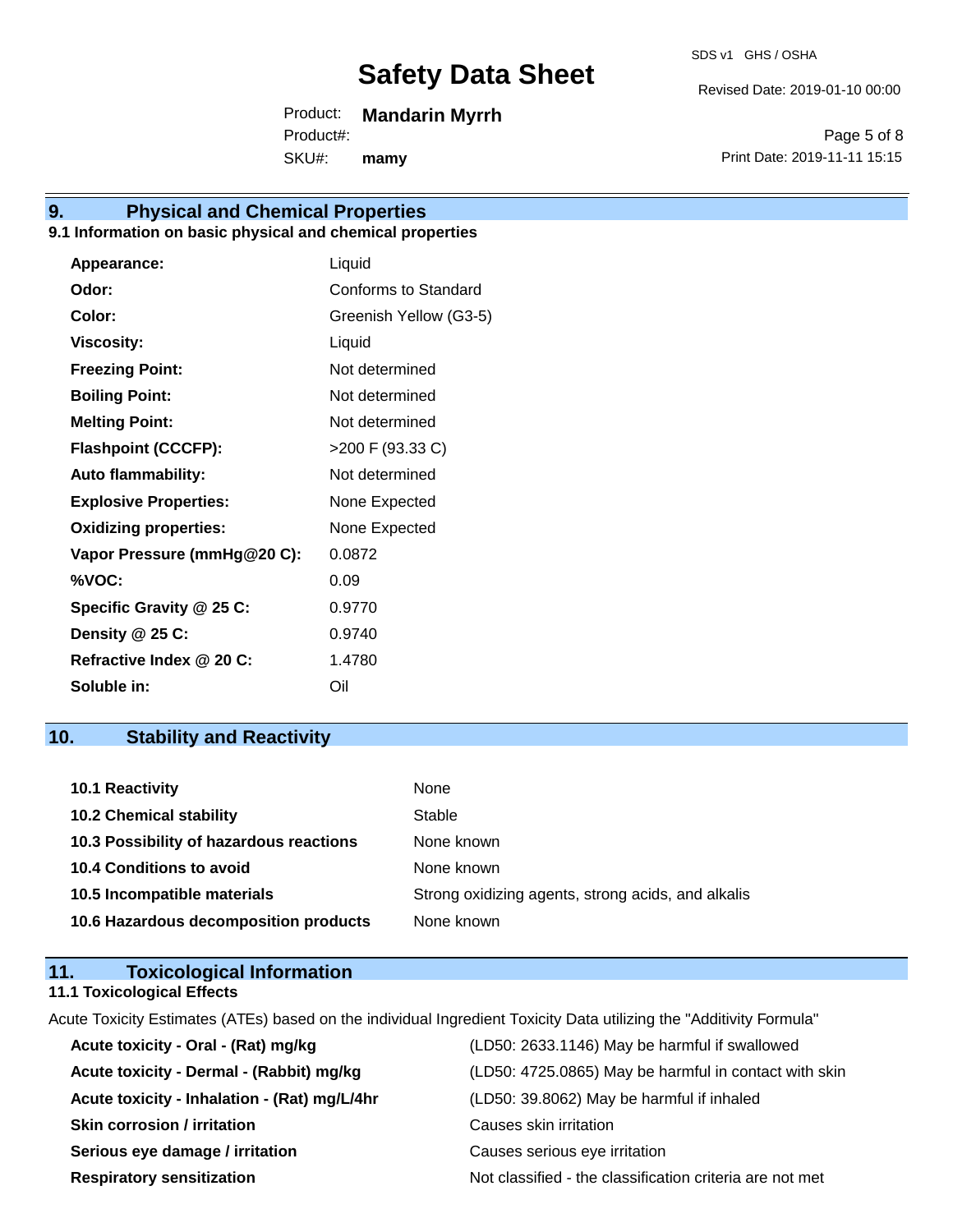SDS v1 GHS / OSHA

Revised Date: 2019-01-10 00:00

Product: **Mandarin Myrrh**

SKU#: Product#: **mamy**

Page 6 of 8 Print Date: 2019-11-11 15:15

| May cause an allergic skin reaction                      |
|----------------------------------------------------------|
| Not classified - the classification criteria are not met |
| Not classified - the classification criteria are not met |
| Not classified - the classification criteria are not met |
| Not classified - the classification criteria are not met |
| Not classified - the classification criteria are not met |
| Not classified - the classification criteria are not met |
|                                                          |

| 12.<br>Ecological Information      |                                                 |  |
|------------------------------------|-------------------------------------------------|--|
| 12.1 Toxicity                      |                                                 |  |
| <b>Acute acquatic toxicity</b>     | Very Toxic to aquatic life                      |  |
| <b>Chronic acquatic toxicity</b>   | Toxic to aquatic life with long lasting effects |  |
| <b>Toxicity Data on soil</b>       | no data available                               |  |
| <b>Toxicity on other organisms</b> | no data available                               |  |
|                                    |                                                 |  |
| 12.2 Persistence and degradability | no data available                               |  |
| 12.3 Bioaccumulative potential     | no data available                               |  |
| 12.4 Mobility in soil              | no data available                               |  |
| 12.5 Other adverse effects         | no data available                               |  |
|                                    |                                                 |  |

#### **13. Disposal Conditions**

**12. Ecological Information** 

#### **13.1 Waste treatment methods**

Do not allow product to reach sewage systems. Dispose of in accordance with all local and national regulations. Send to a licensed waste management company.The product should not be allowed to enter drains, water courses or the soil. Do not contaminate ponds, waterways or ditches with chemical or used container.

### **14. Transport Information**

| <b>Marine Pollutant</b>                                       | Yes. Ingredient of greatest environmental impact:<br>120-51-4 : (30 - 40 %) : Benzyl Benzoate |                                     |                   |                 |               |
|---------------------------------------------------------------|-----------------------------------------------------------------------------------------------|-------------------------------------|-------------------|-----------------|---------------|
| <b>Regulator</b>                                              |                                                                                               | <b>Class</b>                        | <b>Pack Group</b> | <b>Sub Risk</b> | UN-nr.        |
| U.S. DOT (Non-Bulk)                                           |                                                                                               | Not Regulated - Not Dangerous Goods |                   |                 |               |
| <b>Chemicals NOI</b>                                          |                                                                                               |                                     |                   |                 |               |
| <b>ADR/RID (International Road/Rail)</b>                      |                                                                                               |                                     |                   |                 |               |
| <b>Environmentally Hazardous</b><br>Substance, Liquid, n.o.s. |                                                                                               | 9                                   | Ш                 |                 | <b>UN3082</b> |
| <b>IATA (Air Cargo)</b>                                       |                                                                                               |                                     |                   |                 |               |
| <b>Environmentally Hazardous</b><br>Substance, Liquid, n.o.s. |                                                                                               | 9                                   | Ш                 |                 | <b>UN3082</b> |
| IMDG (Sea)                                                    |                                                                                               |                                     |                   |                 |               |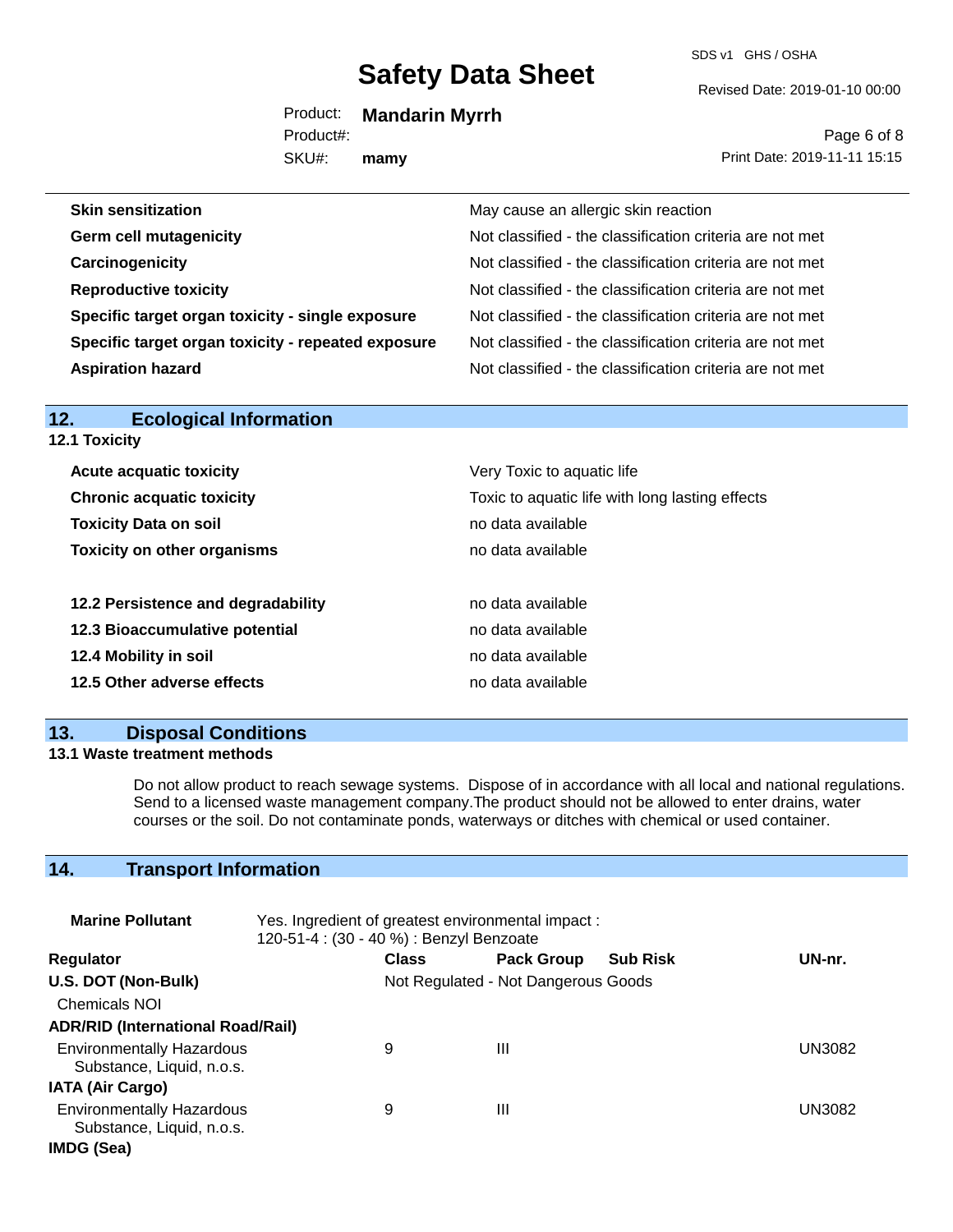#### Revised Date: 2019-01-10 00:00

#### Product: **Mandarin Myrrh**

SKU#: Product#:

**mamy**

Page 7 of 8 Print Date: 2019-11-11 15:15

| <b>Environmentally Hazardous</b><br>Substance, Liquid, n.o.s.                                                     | 9 | $\mathbf{III}$                                                                                                  | <b>UN3082</b> |
|-------------------------------------------------------------------------------------------------------------------|---|-----------------------------------------------------------------------------------------------------------------|---------------|
| 15.<br><b>Regulatory Information</b><br><b>U.S. Federal Regulations</b>                                           |   |                                                                                                                 |               |
| <b>TSCA (Toxic Substance Control Act)</b><br>40 CFR(EPCRA, SARA, CERCLA and CAA)<br><b>U.S. State Regulations</b> |   | All components of the substance/mixture are listed or exempt<br>This product contains NO components of concern. |               |
| <b>California Proposition 65 Warning</b><br>123-35-3(NF 204-622-5 0.01 - 0.1%<br><b>Canadian Regulations</b>      |   | This product contains the following components:<br>beta-Myrcene (Natural Source)                                |               |
| <b>DSL</b>                                                                                                        |   | 100.00% of the components are listed or exempt.                                                                 |               |

#### **16. Other Information**

#### **GHS H-Statements referred to under section 3 and not listed in section 2**

| H226 : Flammable liquid and vapour                       | H227 : Combustible liquid                                      |
|----------------------------------------------------------|----------------------------------------------------------------|
| H302 : Harmful if swallowed                              | H304 : May be fatal if swallowed and enters airways            |
| H316 : Causes mild skin irritation                       | H317 : May cause an allergic skin reaction                     |
| H320 : Causes eye irritation                             | H401 : Toxic to aquatic life                                   |
| H402 : Harmful to aquatic life                           | H410 : Very toxic to aquatic life with long lasting<br>effects |
| H412 : Harmful to aquatic life with long lasting effects |                                                                |
| <b>Total Fractional Values</b>                           |                                                                |
| (TFV) Risk                                               | (TFV) Risk                                                     |
| (125.61) Acute Toxicity Inhalation, Category 5           | (34.17) Aquatic Chronic Toxicity, Category 3                   |
| (6.04) Skin Corrosion/Irritation, Category 3             | (4.54) Eye Damage/Eye Irritation, Category 2A                  |
| (4.20) Skin Corrosion/Irritation, Category 2             | (4.00) Sensitization, Skin, Category 1B                        |
| (3.39) Aquatic Chronic Toxicity, Category 2              | (2.11) Aquatic Chronic Toxicity, Category 4                    |

- 
- (1.06) Acute Toxicity Dermal, Category 5
- (1.90) Acute Toxicity Oral, Category 5 (1.44) Aquatic Acute Toxicity, Category 1

#### Remarks

This safety data sheet is based on the properties of the material known to Wellington Fragrance at the time the data sheet was issued. The safety data sheet is intended to provide information for a health and safety assessment of the material and the circumstances, under which it is packaged, stored or applied in the workplace. For such a safety assessment Wellington Fragrance holds no responsibility. This document is not intended for quality assurance purposes.